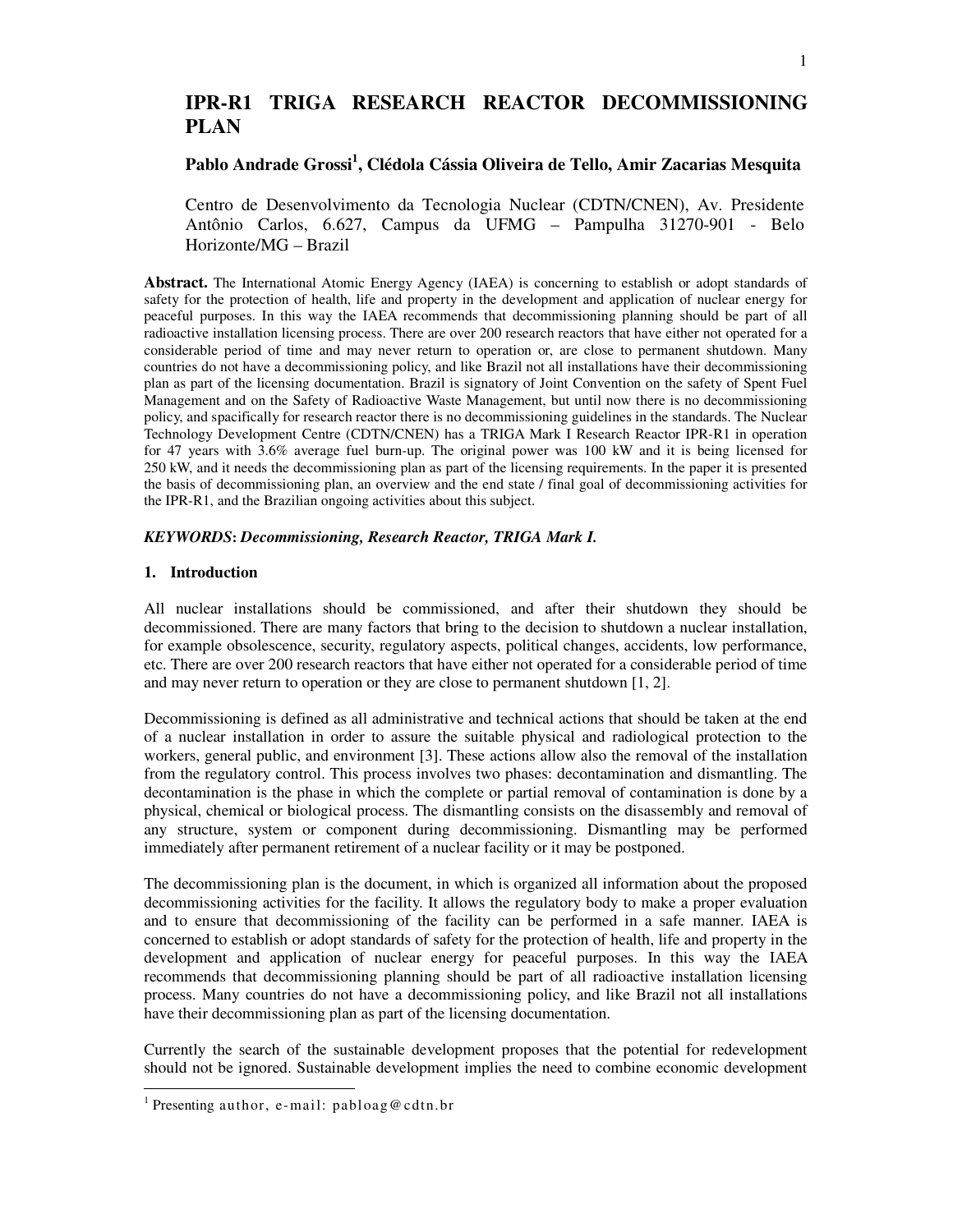with conservation of natural resources such as land. In the case of decommissioning, the recycling of land implied by redevelopment of a site offers a valuable means of avoiding the need to obtain further "greenfield" sites. This also implies economic development with the maintenance of social and community integrity. Both of these benefits can be attained by the sensitive and organized redevelopment of sites to provide continuity of employment and new production opportunities. Finally, the principles of sustainable development suggest a transparent and participative decision making process that has been the practice to date in many aspects of nuclear development [4].

The Nuclear Technology Development Centre (CDTN/CNEN) has a TRIGA Mark I Research Reactor in operation for 48. The original power was 100 kW and it is being licensed for 250 kW, and as no decommissioning policy was adopted, it needs to do the decommissioning plan for it. This paper presents the description of IPR-R1 TRIGA Reactor and the preliminary plan for its decommissioning, as part of the licensing requirements.

## **2. IPR – R1 TRIGA Reactor**

The first and very important step to establish the decommissioning plan is to know and to define the installation to be decommissioned. The IPR-R1 TRIGA (*Training, Research, Isotopes, General Atomics*), located at the Nuclear Technology Development Centre – CDTN (Belo Horizonte, Brazil), has been operating for 48 years (since November of 1960). The IPR-R1 is a pool type nuclear research reactor, with an open water surface and the core has a cylindrical configuration. The maximum core power is 250 kW, cooled by light water and with graphite reflectors. The fuel is an alloy of zirconium hydride and uranium enriched at 20% in <sup>235</sup>U. The reactor core has 63 cylindrical fuel elements, 58 with aluminum-clad and 5 with stainless steel-clad. The regime of operation of the reactor is about 4 hours per day, 4 days per week, and 40 weeks per year. The integrated burn-up of the reactor since its first criticality is about 130 MW-Days. In the Fig. 1 is presented external and internal aspects of the TRIGA IPR-R1 reactor.

**Figure 1.** Top View of the TRIGA IPR-R1 Core



IPR-R1 Reactor is installed in a building especially constructed to shelter it in a reinforced concrete structure. The main characteristics of the fuel element and of the reactor are presented (Table 1). The IPR-R1 has no short and medium-term storage problems, due to its low nominal power. The first fuel assembly replacement is expected to occur only in 2010. In Table 2 is presented the IPR-R1 spent fuel assembly (SFA) inventory.

A policy regarding spent fuel or high-level waste disposal was not yet defined by Brazilian government. However, given that the legal framework regarding waste disposal is being defined, this issue will be discussed at the national level.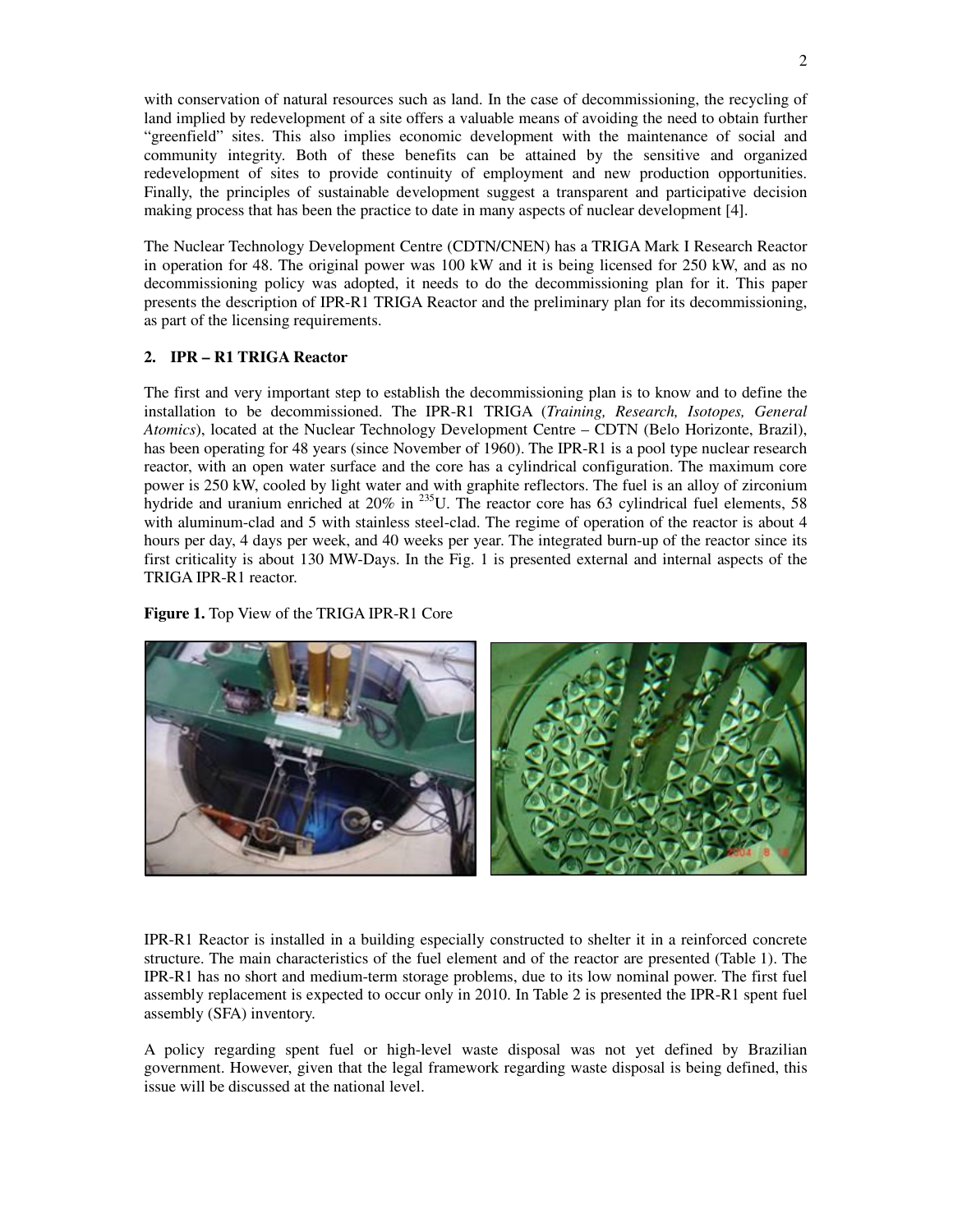| <b>Fuel Element Type</b>  | Aluminum       | Stainless steel   |
|---------------------------|----------------|-------------------|
| Number                    | 58             | 5                 |
| Geometry                  | Cylindrical    | Cylindrical       |
| Active length             | 35.56 cm       | 38.10 cm          |
| Cladding material         | Aluminum 1100F | S. Steel AISI-304 |
| Cladding thickness        | $0.07$ cm      | $0.05$ cm         |
| Cladding diameter         | 3.73 cm        | 3.76 cm           |
| Fuel diameter (U-ZrH)     | 3.56 cm        | $3.63$ cm         |
| Fuel-moderator material   | $U-ZrH_{1.0}$  | U- ZrH1.6         |
| Amount of U (% weight)    | 8.0            | 8.5               |
| Enrichment (% $^{235}$ U) | 20             | 20                |

**Table 1.** Fuel element and reactor characteristics [5]

**Table 2.** SFA inventory of the IPR-R1 Reactor

| <b>Facility</b> | # of Fuel Element inside the Core | <i>SFA Storage</i>  |                       |
|-----------------|-----------------------------------|---------------------|-----------------------|
|                 |                                   | At Research Reactor | Away Research Reactor |
| <b>IPR-R1</b>   | 63 rods                           |                     |                       |

## **3. Life Time Estimation**

The MCNP transport code, the ORIGEN 2.1 burn-up code and MONTEBURNS radioactive decay code were applied to evaluate the total fuel  $(^{235}U)$  burn-up throughout 48 years of operation [6]. The results indicate a reduction of 96 g of  $^{235}$ U mass, regarding to initial inventory of 63 elements, and a total burn-up near to 4%. Each rod has approximately 37 g that results a total mass 2.3 kg of <sup>235</sup>U inside the core. The total heat generated until June 2008 was evaluated in 2000 MWh.

The estimated lifetime for the IPR-R1 is of more 34 years with a total burn-up of 3500 MWh. This estimation was performed by numerical simulations considering the following parameters: 68 fuel elements inserted on TRIGA core (note: there are 5 fresh stainless-steel elements that have never been used); operation at 250 kW (conservative hypothesis); and an average work demand based on the past 48 operation years. The thermal power calibration since 2000 is based on the energy balance and presents an assign uncertainty of 7.5 % [7]. In this assessment a relative small burn-up of 12.1 % (mean of 68 elements) were observed, indicating a reduction of 307 g of  $^{235}$ U mass. Even for the central elements the total burn-up would be less than 20% as recommend by the manufacturer.

The IPR-R1 Research reactor could operate at least 3 decades by the actual work demand. Other factors must be considered as structural integrity of mechanical devices and fuel cladding, obsolescence of the instrumentation for measurement and control of operational parameters. All this factors can be managed and corrected by corrective and predictive maintenance, periodic inspections, acquiring new instrumentations and changing suspected or denied fuels.

### **3.1. Radionuclide Inventory**

An attempt to assess the radionuclide inventory was made simulating the end of life of fuel elements (spent fuel) [8]. The radionuclide inventory assessment for the spent fuel, considering 68 fuel elements and final burn-up of 6000 MWh (maximum without core reconfiguration) was calculated by CDTN's experts [20], where the lifetime is a function of: power, released energy and operation schedule. In the same way they can carry out the inventory assessment for the activation of the structures and shielding can be carried out by the same group, using e.g. Monte Carlo Simulation.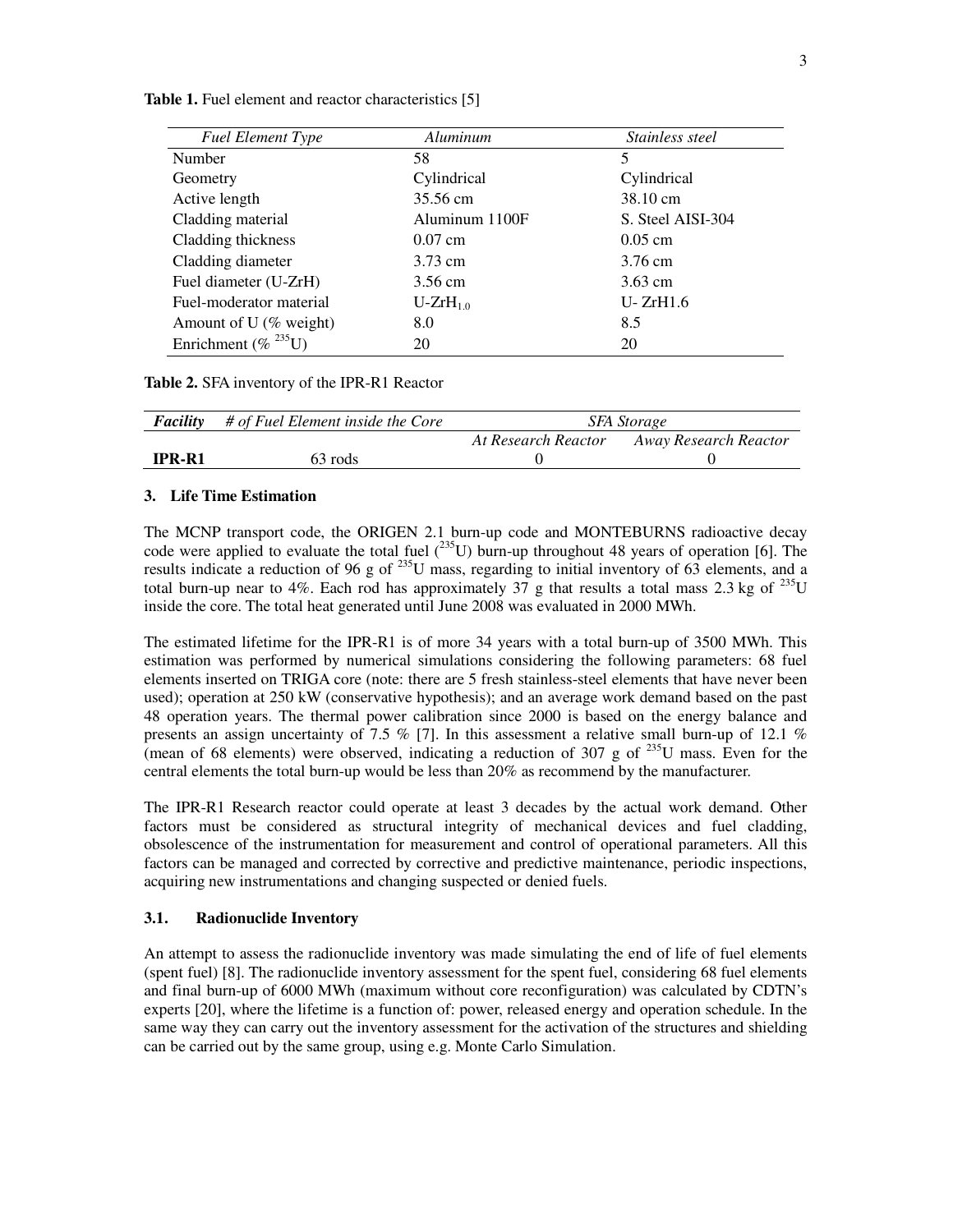## **4. Decommissioning Plan**

The decommissioning plan shall include an evaluation of one or more decommissioning options suitable for the studied installation and that achieve the requirements of the regulatory body [1, 2, 4, 8].

#### **4.1. Legal and Regulatory Framework**

The legal and regulatory framework for decommissioning in general is presented in small paragraphs in the CNEN licensing norms for specific facilities (mining, enrichment etc.). They give the guidelines for the report preparation, but there aren't any established requirements for each step. These guidelines are only a suggestion and then the operator has no fixed rules to accomplish the decommissioning work. Then the report is send to the regulatory body for each phase to be approved. Specifically for research reactor there is no decommissioning guidelines in the standards.

#### **4.1.1. Documents**

For all nuclear and radioactive issues in Brazil when the national regulations do not cover a specific situation the consensus is to use the IAEA recommendations.

In a discussion with the Regulatory Body it was identified the lack of a specific decommissioning regulation, and there is already preliminary document. As one of the primary tasks of the Brazilian Nuclear Program is to review and update the legal framework, elaborating, and editing the missing documents, this will include also the Decommissioning subject. In the Brazilian Radioactive Wastes Management Program that absence was also pointed out.

In the items 4.1.2.1 to 4.1.2.4 are presented some documents where there is information about the decommissioning. The decision on level for the release of materials, buildings and sites from nuclear regulatory control is established in national regulations that are pointed out in the items 4.1.2.5 to 4.1.2.7.

## *4.1.1.1. National Report of Brazil for the Joint Convention*

The *"National Report of Brazil*" for the Joint Convention on the safety of Spent Fuel Management and on the Safety of Radioactive Waste Management [9], presents the following statements:

- $\checkmark$  There's no regulation that establish the funds composition for the decommissioning.
- $\checkmark$  For the NPP Angra 1 and Angra 2 the strategy is the deferred dismantling, that means, confinement of the plants for 10 to 30 years, based in international studies of similar facilities. The funds for the decommissioning will subsidized by the electrical energy taxes. The wastes from this activity will be managed later when the national repository will be ready.
- $\checkmark$  For research reactors no decommissioning policy has been adopted.
- $\checkmark$  In this document is described the decommissioning of one nuclear facility in Brazil: USAM Monazite Sand Treatment Facility. This facility has produced rare earth since 1950's. Now the area is free of regulatory control for unrestricted use.

This document is being updated to be presented in the general meeting at IAEA in October 2008.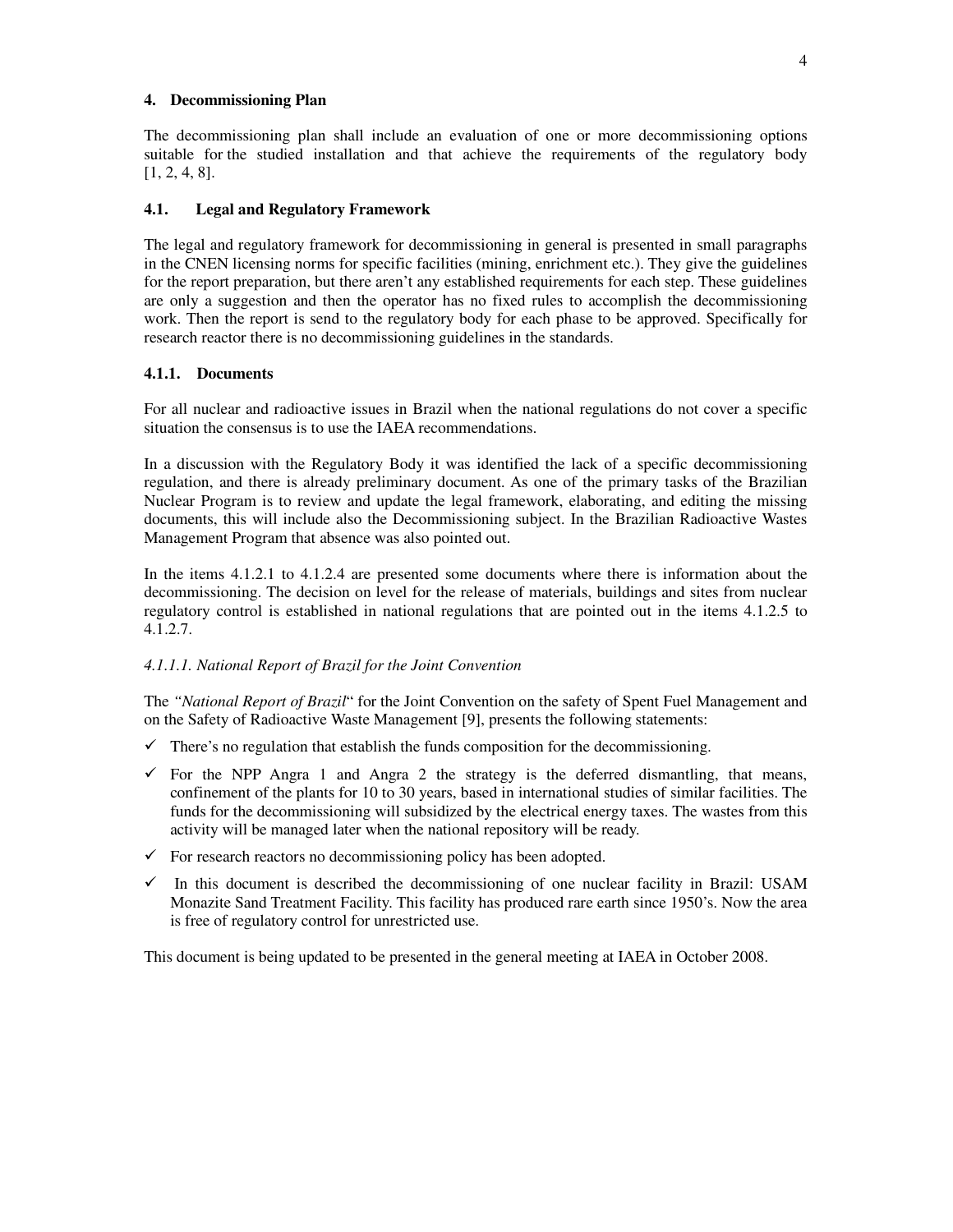- 4.1.1.2. "*Nuclear Facilities Licensing*" CNEN -NE-1.04 [10].
- 4.1.1.3. "*Safety Assessment Report Guidelines*" CNEN-NE-1.08 [11], CNEN-NE-1.09 [12], CNEN-NE-1.11 [13].
- 4.1.1.4. "*Brazil: A Country Profile on Sustainable Energy Development*"[14] Discussion about Nuclear Power Plants Decommissioning.
- 4.1.1.5. *Basic Instructions for Radiation Protection* CNEN 3.01[15]

Includes the levels surface contamination for release of regulatory control**;** 

4.1.1.6. *Licensing of Radioactive Installations* - CNEN 6.02 [16].

This national standard deal with the licensing for shutdown and decommissioning activities, including final destination for the radioactive material and waste, record keeping and management and technical procedures for facilities decontamination.

4.1.1.7. *Management of Radioactive Wastes* - CNEN 6.05 [17]

The limits for the waste levels, Low Level Waste, Intermediate Level Waste and High Level Waste for solid and liquid wastes are established in this regulatory standard. Also levels for free release of liquids and gases are presented.

## **4.2. Decommissioning Plan and Strategy**

To comply with CNEN requirements the basic Decommissioning planning will include these phases:

 $\checkmark$  a detailed decommissioning plan, including waste management and radiological procedures for the demolishing of the buildings (floors, walls, sanitary system, water distribution system, etc);

 $\checkmark$  procedures that would be adopted for the radiological characterization of the site (deepness of soil samples, frequency, etc) and frequency of reports to be submitted to CNEN;

 $\checkmark$  the radiological criteria to be used for clearance;

 $\checkmark$  a radioactive waste plan including the necessary and appropriate description of packages;

 $\checkmark$  description of the scenarios that would be used for the determination of area clearance values (cut off limit) in accordance of the previewed use;

 $\checkmark$  radiological procedures for the workers involved in the clean up; and

 $\checkmark$  procedures to control and guarantee that the doses on the neighboring population would not exceed 1 mSv/y.

Following these phases some guidelines for IPR-R1 decommissioning were established:

a) It will be followed the safety and environmental principles defined by the regulatory bodies;

b) The procedures for radioactive waste management of CDTN and IAEA will be used. For the hazardous and regular wastes it will be used the procedures established by the environmental institution.

c) The packages will be selected among the qualified ones, in accord of the waste to be conditioned. The preliminary qualitative assessment showed that the radioactive waste will include some concrete, aluminum and stainless steel structural pieces, pumps, contaminated with U, fission products and activation products.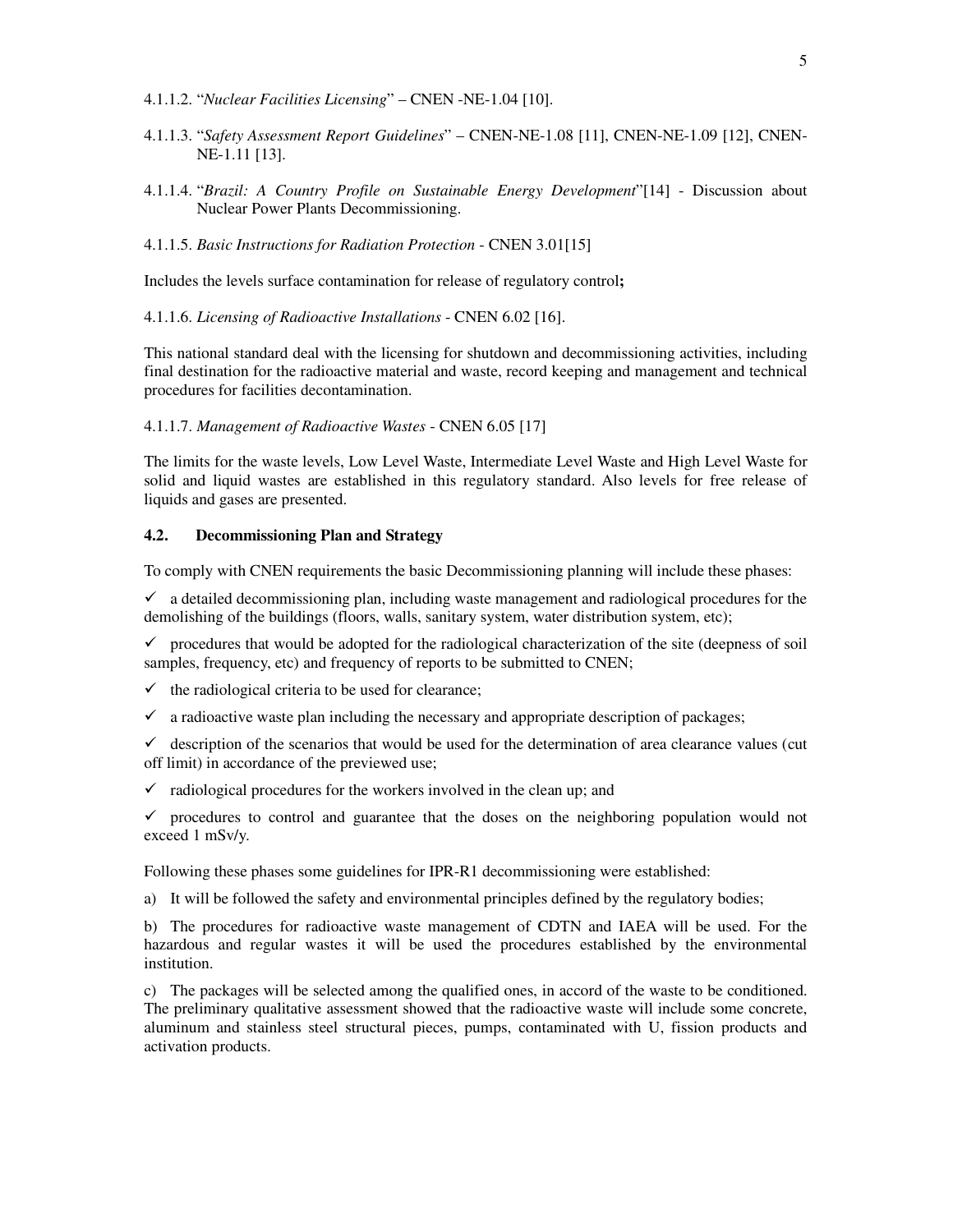d) The spent fuel elements will be stored in a special package, which is being developed by a multinational group in South America (IAEA Project). After a cooling period their final destination will be decided in accord of the future political scenario.

e) The equipment and staff requirements will be defined depending on the decontamination activities and on the material defined as radioactive waste.

f) The safety and environmental assessments will be done by CDTN´s radiological and environmental protection staff, respectively.

g) Costs should be estimated in advance, so that it would be provided the necessary budget.

h) A special report with the decommissioning plan should be prepared and sent to the regulatory body just before the reactor shutdown requesting the license for that.

## **4.3. Decommissioning Plan Structure (Status)**

The structure of the Decommissioning Plan Report will be in accordance of the IAEA decommissioning documentation: Some parts of the final document is already finished regarding to the introduction and facility description (physical description of the site and facility, operational history, systems and equipment, radioactive and toxic material inventory).

The parts of the decommissioning plan that still under development are related to decommissioning strategy (objectives, decommissioning alternatives, safety principles and criteria, waste type, volumes and routes, dose estimates, cost estimates, financial arrangements, selection and justification of preferred option), project management (resources, organization and responsibilities, review and monitoring arrangements, training and qualifications, reporting and records), decommissioning activities (description and schedule of phases and tasks, dismantling, waste management, surveillance and maintenance programs), safety assessment (dose predictions for tasks, demonstration of ALARA for tasks, radiation monitoring and protection system, physical security and materials control, management of safety, risk analysis, operating rules and instructions, justification of safety for workers, general population, and environment), environmental impact assessment, quality assurance program, radiation protection and safety program, final radiation survey proposal / radiological criteria to be used for clearance

Since that the reactor has about at least 30-year operation time, now the strategy was not already decided. In our case an immediate dismantling is not envisaged and the safe enclosure is the expected decision. This option postpones the final removal of controls for a longer period, usually of the order of 40–60 years. The facility is placed into a safe storage configuration until the eventual dismantling and decontamination activities occur. During this period a nuclear museum can be set up in this area

As options for the decommissioning it can be considered: either the removal of the fuel assemblies and decontamination for following restricted uses, or the removal of all radioactive materials and thorough decontamination of the remaining structures to permit unrestricted use.

Just little time before the shutdown the decommissioning will be selected in accordance with the Brazilian actual legislation, and the political and economical situation.

As the reactor is at CDTN`s site probably the strategy will be: take off the fuel elements and the interns of the reactor. The concrete will be classified and the area can be used for other applications, because the core is in an excavated hole.

Since that the reactor has about at least 30-year operation time, now the strategy was not already decided. In our case an immediate dismantling is not envisaged and the safe enclosure is the expected decision. This option postpones the final removal of controls for a longer period, usually of the order of 40–60 years. The facility is placed into a safe storage configuration until the eventual dismantling and decontamination activities occur. During this period a nuclear museum can be set up in this area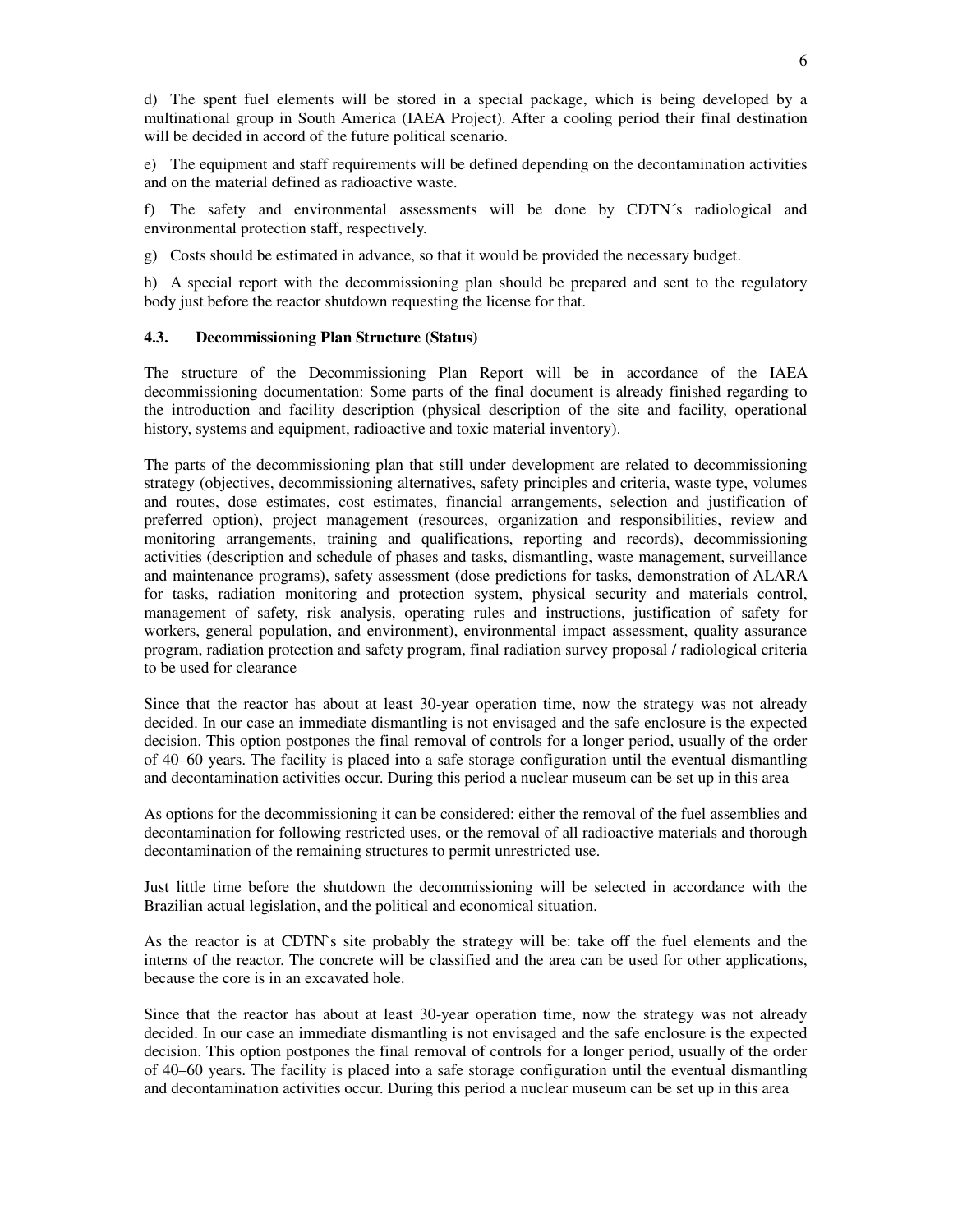As options for the decommissioning it can be considered: either the removal of the fuel assemblies and decontamination for following restricted uses, or the removal of all radioactive materials and thorough decontamination of the remaining structures to permit unrestricted use.

Just little time before the shutdown the decommissioning will be selected in accordance with the Brazilian actual legislation, and the political and economical situation.

As the reactor is at CDTN`s site probably the strategy will be: take off the fuel elements and the interns of the reactor. The concrete will be classified and the area can be used for other applications, because the core is in an excavated hole.

## **4.4. End State / Final Goal of Decommissioning Activities**

The final goal of the first strategy is the unrestricted use of the local. In the second strategy initially the local will be classified for restricted use, for example, as a historical piece of a TRIGA technology. After some decades the goal will be the unrestricted use of the place, after the total decontamination.

A good solution was adopted by Forschungszentrum Karlsruhe. The reactor was decommissioned and the auxiliary installation and rooms were completely decontaminated, so that the area is now a museum of nuclear science (Figure 2) [18].

For the end point the most suitable option would be to use the area for nuclear proposes in view of the fact that this reactor area is in the CDTN's site, and there are often demands for new nuclear facilities.



**Figure 2.** View of the FR2 research reactor facility as a Museum

## **4.5. Management of materials and waste**

As the IPR-R1 reactor is situated in a building, where there are laboratories, offices, a library and a cafeteria, the dismantling will occur only where it will be necessary.

From the international experience only a small part of the wastes arising from the research reactor decommissioning is classified as radioactive, and from this one more than 90% is in the low-level category. Materials that cannot be released from nuclear regulatory control must be disposed as radioactive waste. The decommissioning waste must be stored until a repository will be available. Onside storage facility is typically applied.

Before the radioactive waste is delivered to a storage or disposal facility, it must be properly conditioned. Radioactive waste arises in solid or liquid form. Solid waste can be, for example, compacted, melted or simply put in containers, in accord of its type. Liquid waste is converted into solid waste forms, e.g. by drying / evaporating or cementing. The waste is packaged into drums, steel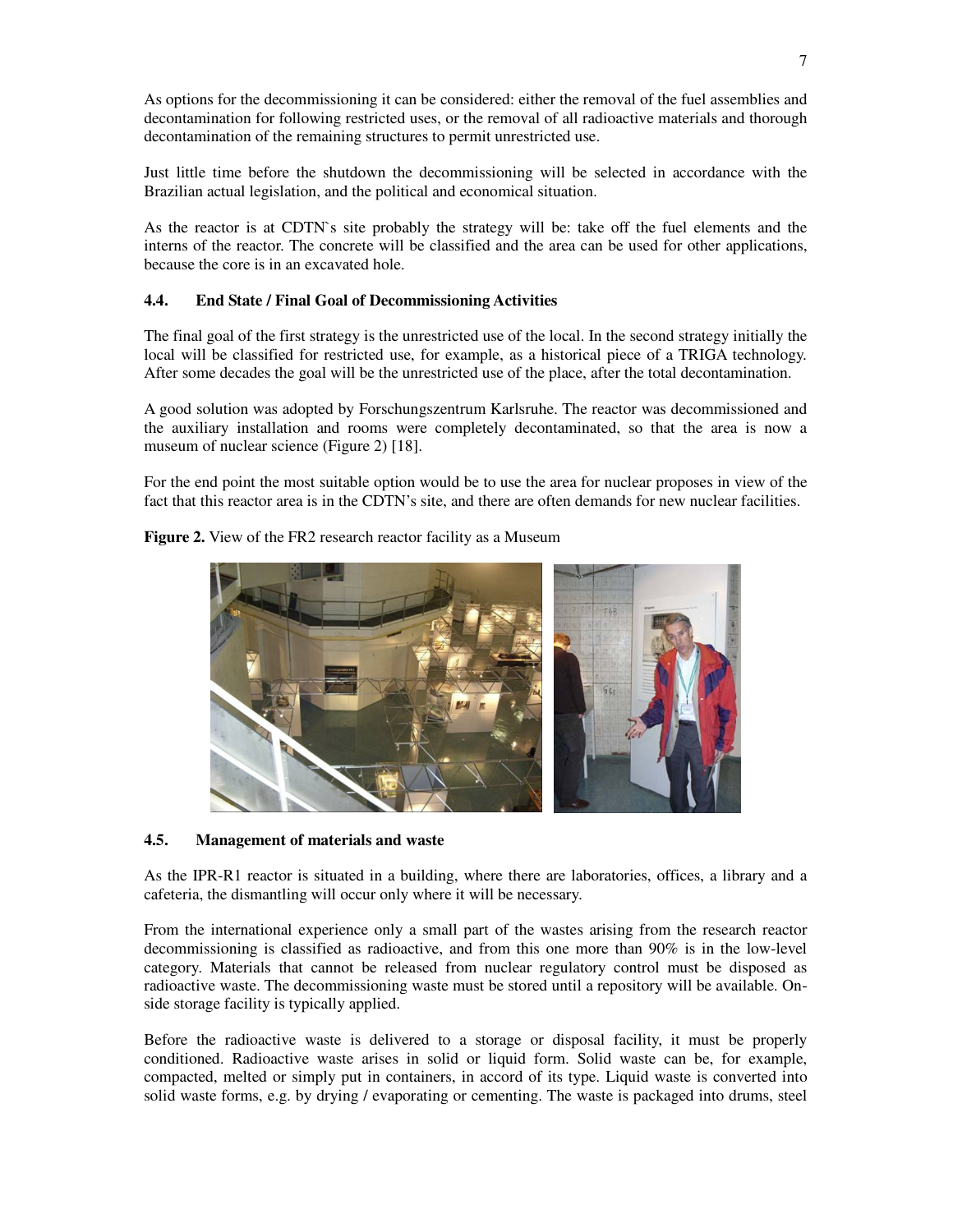containers, concrete containers or cast-iron containers and stored. For the disposal of the waste additional packaging may be required.

During the operation of a reactor, components can become radioactive (activation) or contaminated with radioactive substances (contamination). The reactor pressure vessel and the biological shield (protective concrete wall) are activated by neutron radiation during operation and have to be treated as low- and intermediate-level waste. Components contaminated with radioactive substances have to be decontaminated or disposed of as radioactive waste.

For the IPR-R1 a preliminary qualitative evaluation showed that the radioactive waste could be some concrete, aluminum and stainless steel structural pieces, pumps, contaminated with U, fission products and activation products. The assessment of the type and the amount of the waste can be done through simulation program, which should be carried out by simulation models using Monte Carlo Methods. The Figure 3 illustrates an expected result of this assessment, defining the limits of contaminated, probably contaminated and not contaminated areas. The mass, activity, heat decay and radiotoxicity for the 68 spent fuel elements are also presented by DALLE et alli [19] as result from the studies for the estimation of the end of life of IPR-R1 TRIGA.



**Figure 3.** Assessment of Type and Amounts of Radioactive Waste.

The radioactive wastes will be classified and collected following the CNEN – 6.05 standard [17].The radiological protection staff will classify the radioactive wastes, and define the criteria for the release of material and facility rooms following CNEN standards [16, 17], and internal procedures.

The radioactive wastes from the decommissioning activity will be transferred to the SN1 for proper treatment, where they will be converted into packages suitable for storage and disposal. SN1 (Waste Management Service) is the group responsible for the waste management at CDTN. Some facilities to treat the waste are already available: Bailing, crushing, cementation, chemical precipitation and immobilization. Other materials will be classified as recyclable, regular or hazardous material and treated according to the environmental standards (10.000 ABNT Norm Series). There are already some systems to store safely and temporally all activated materials. The low and intermediate waste packages will be stored in the Intermediate Storage Facility at CDTN site, which the area is 30 m x 15 m, and 7 m high. This facility has the requirements to store low and intermediate level radwaste (Figure 4).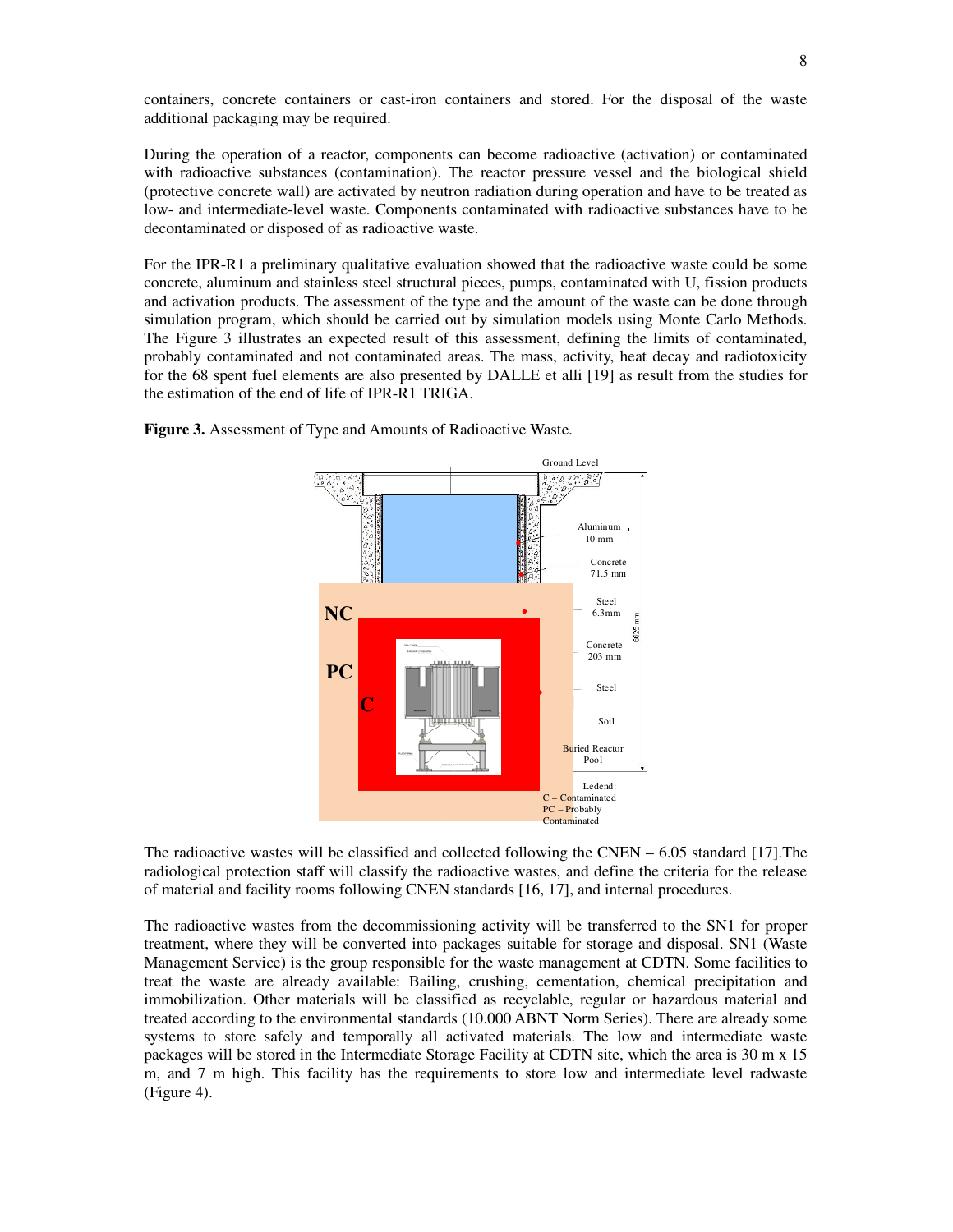

#### **4.6. Decommissioning Expertise and Tools**

In Brazil a decommissioning work had already done in USAM Monazite Sand Treatment Facility. This facility had produced rare earth since 1950's. The area is now free of regulatory control for unrestricted use. As it has already presented at CDTN there is the expertise to perform the majority of decommissioning works, and for other ones there is enough expertise in Brazil to carry out them. The necessary equipment, tools and instruments to dismantling the reactor are available either in CDTN or to be hiring. A description of these materials and the procedures to use them are presented by AMORIM and OLIVEIRA [20].

Some technical studies have been made to develop packaging for spent fuel storage and transport. Other packages, which were developed and licensed for the wastes from Goiania's accident, could be also used in special cases. Some information about the cask developed jointly with other South American Countries is done by DALLE e TAMBOURGHI [21]. The Figure 5 presents a diagram used to make the simulation for this cask using Monte Carlo, some structural aspects of this package.

**Figure 5**. Cask numerical simulation (MCM), external and internal view of the cask prototype.



Cask numerical simulation Prototype – external view Prototype – internal view





#### **5. Conclusions**

The decommissioning plan should take part of the documentation presented to commission nuclear installations. The IPR-R1 a research reactor operating at CDTN/CNEN is being commissioned for 250 kW. The draft of the decommissioning plan for it is being written. The decommissioning plan should take part of the documentation presented to commission nuclear installations. In the first IPR-R1 licensing report, the decommissioning aspects were not considered and no decommissioning plan was developed during the commissioning activities. Nowadays, the reactor operating at CDTN/CNEN is being commissioned for operation in 250 kW. The decommissioning plan for it is being written and will take part of this new licensing documentation. This documentation, as [22], regarding to the decommissioning planning can be used as a guide for other radioactive installation for licensing future processes or for revision of existent documentation.